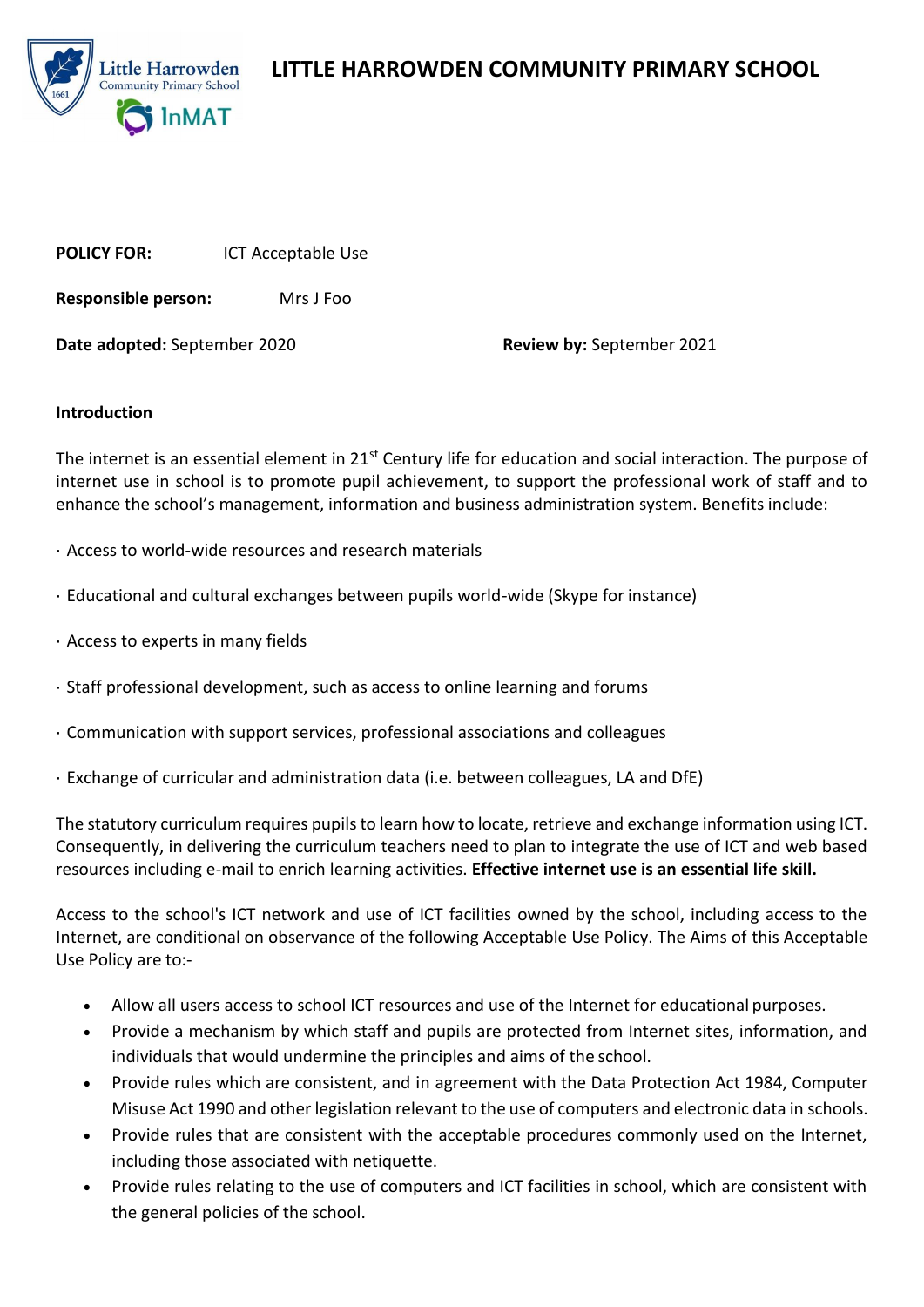### General Internet use and Consent

# **Pupils who are to have access to the internet must understand the basic conventions and navigation techniques before going online and accessing material.**

Pupils must not use the school ICT facilities without the supervision of a member of staff. Although use of the ICT facilities and access to the Internet will be supervised, and all possible measures will be taken (including the use of Exa Internet Service provider, filtering and firewall), Little Harrowden Primary School and Northamptonshire County Council cannot accept liability for the accessing of inappropriate materials or any consequences of internet access.

If staff or pupils discover unsuitable sites, the URL (address) and content must be reported to the ICT Subject Leader and Technician immediately who will, in turn, record the address and report on to the Headteacher and Internet Service Provider.

Pupils are aware that they must only access those services they have been given permission to use.

Staff and pupils are made aware that the use of computer systems without permission or for inappropriate purposes is a criminal offence (Computer Misuse Act 1990).

Staff and Governors must agree to and sign the Acceptable Use Agreement (appendix) each year.

### Log in and Passwords

Pupils and staff must not disclose any password or login name given to anyone, or allow anyone else to use a personal account.

Staff and pupils must ensure laptops are logged off (or hibernated) when left unattended.

Adult users are expected to be in charge of their own areas on the network. Passwords are therefore set for each user.

### Blogs

The school recognises the importance of children having a positive online profile and an understanding of how social media can support them in the future. In order to teach this, the school has a blog space which can be accessed by the public. This gives children the opportunity to develop their skills in a relevant and immediate forum, allowing them access to a large audience. School understands that it acts as a model for how to manage an online profile successfully. The blog is mediated and only suitable content is uploaded. Children can contribute content at home and at school and parents and friends are actively encouraged to give supportive feedback. In order to contribute to blogs at home, children will need an email address. School will provide an email address to each child. These can be changed at home and managed by parents. All contributors will follow online profile rules below:

1.Don't write your surname on any post

- 2.Only write positive comments, don't be mean or offensive
- 3.No swearing or using rude words
- 4.Don't write your address or any other person's address or other identifying information

5.No text talk – please make sure you write in full sentences and check your replies before sending them.

6.Parents – please be careful not to use pupil surnames or make comments which identify pupil surnames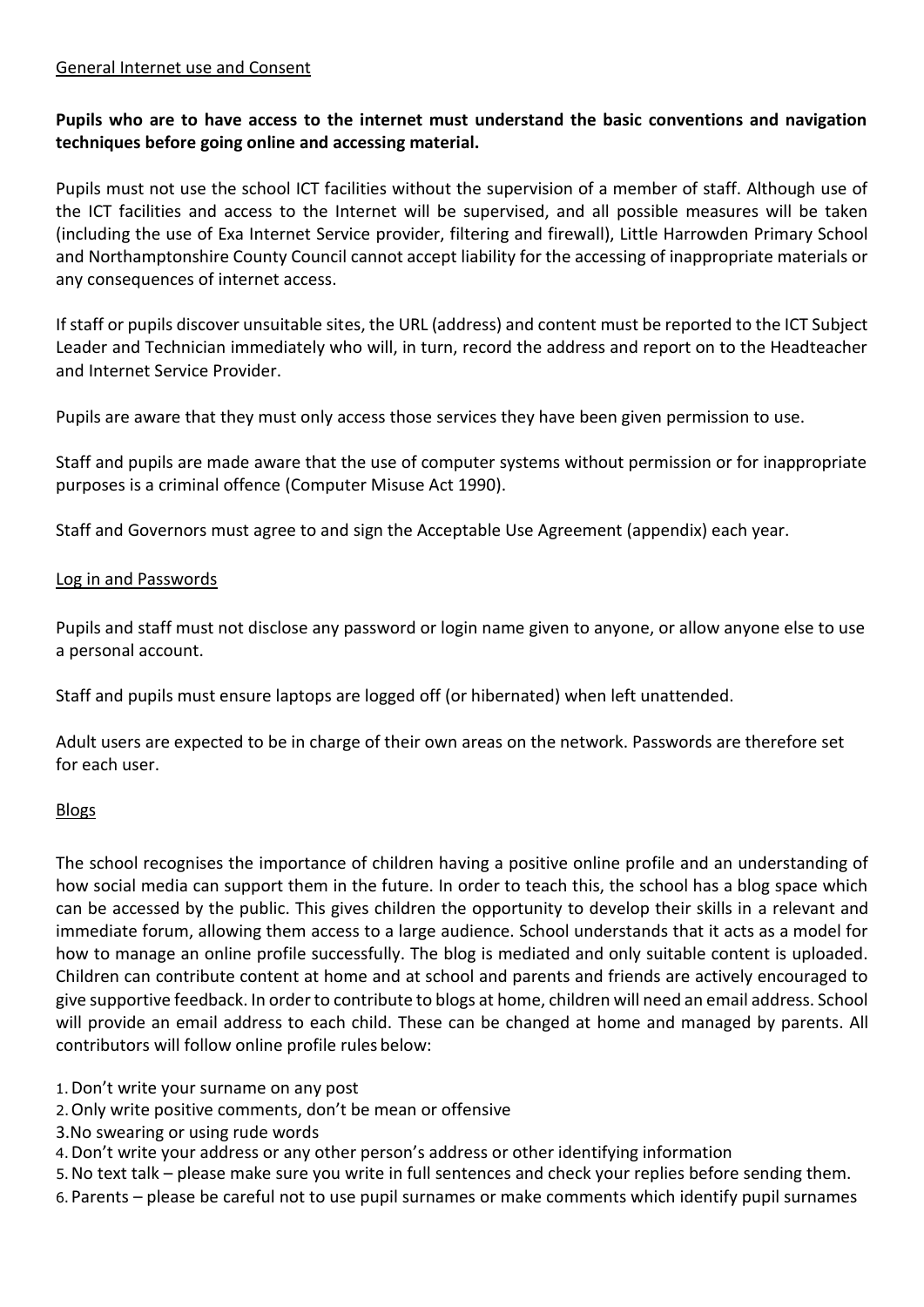### Youtube

The school has a Youtube account and will post videos on school blogs and the website using this account, following Acceptable User protocols, including checking parent permissions. In order to reach wider audiences and demonstrate the power of positive social media, we may share videos via Twitter or Facebook using the school accounts. Surnames and personal information that could identify a specific child will not be used. In this way school will act as a model for keeping safe on-line whilst allowing children the freedom to understand the power of social media.

### General Safety and Risk Assessment

The consumption of food or drink is forbidden whilst using a computer. It is hazardous to the equipment and to individuals.

Users must treat with respect equipment and services in school and at other sites accessed through school facilities, and are subject to regulations imposed by the respective service providers. Malicious action will result in immediate suspension from use of the school facilities.

Cyber-Bullying (see Anti-Bullying Policy and E-Safety Policy)

The experience of being cyber-bullied can be very painful for those who are the targets. **Adults need to help children and young people prepare for the hazards of using technology while promoting learning and social opportunities.** Some forms of cyber bullying are different from other forms:

- Through various media children can be cyber-bullied 24 hours a day.
- People who cyber-bully may attempt to remain anonymous.
- Anyone of any age can cyber-bully.
- Some instances of cyber-bullying may be unintentional such as a text sent as a joke or an email to the wrong recipient.

### **Prevention**

We recognise that the best way to deal with cyber-bullying is to prevent it from happening in the first place. By embedding good, safe ICT practice into all our teaching and learning, incidents can be avoided.

We recognise we have a shared responsibility to prevent incidents of cyber-bullying but the Headteacher has the responsibility for coordinating and monitoring the implementation of anti-cyber- bullying strategies.

## Understanding Cyber-bullying

The school community is aware of the definition of cyber-bullying and the impact cyber-bullying has.

Staff receive guidance and review the Anti-Bullying and Acceptable Use Policies regularly. Children are taught how to recognise cyber-bullying and their responsibilities to use ICT safely. ICT safety is integral to teaching and learning practice in the school.

Parents are also taught how to recognise cyber bullying and their responsibilities for supporting safe ICT use and are asked to refer to the Thinkyouknow website yearly at the beginning of theyear.

## Record Keeping and Monitoring Safe Practice

As with other forms of bullying, the Headteacher keeps records of cyber-bullying. Incidents of cyberbullying will be followed up using the same procedures as other forms of bullying.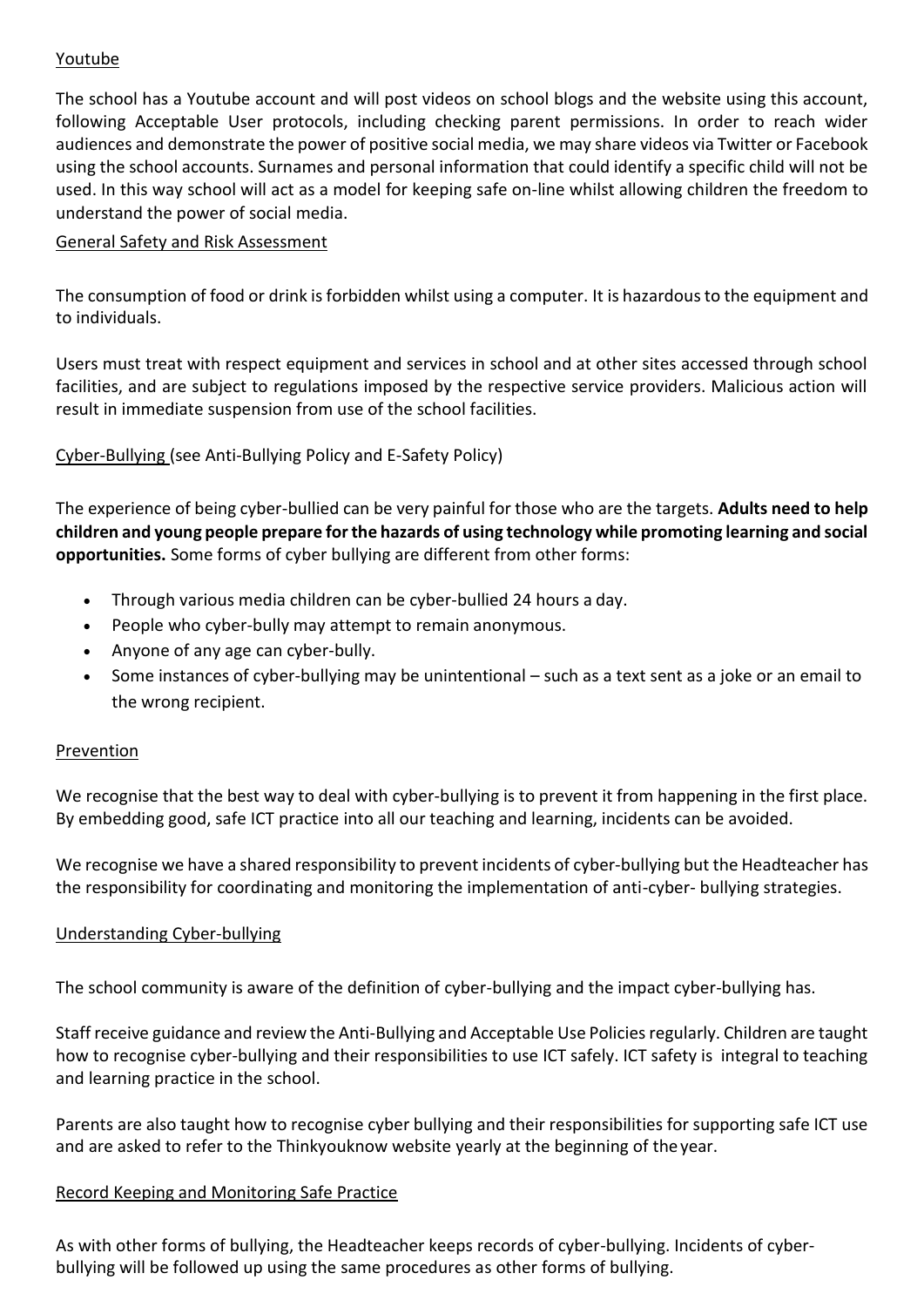# E-Safety

Children and staff are reminded of E-Safety Codes of Conduct at the start of each academic year.

Any work or activity on the Internet must be directly related to schoolwork. Private use of the Internet (including social networking sites) in school is strictly forbidden.

Staff are discouraged from being members of social networking sites. However, if staff are members they are reminded of the necessity to keep their profiles secure and to avoid contact with persons (particularly parents/pupils or ex-pupils) related to the school. Staff are reminded that any action or comment that brings the school or colleagues into disrepute or compromises pupil or staff confidentiality will be classed as a disciplinary matter.

Do not give personal email or postal addresses, telephone / fax numbers to any person.

Under no circumstances give email or postal addresses / telephone numbers / fax numbers of any teachers or pupils at school.

Distribution of computer viruses, electronic chain mail, computer games, use of Internet Relay Chat and similar services are strictly forbidden by pupils and staff as they can result in degradation of service for other users and increase the workload of the IT staff.

Do not download, use or upload any material that is copyright. Always seek permission from the owner before using any material from the Internet. If in doubt, or you cannot obtain permission, do not use the material.

Users should assume that ALL software is subject to copyright restrictions, including shareware. Pupils must not, under any circumstances download or attempt to install any software on the school computers. Staff should seek the advice of the ICT technician or the ICT Subject Leader before attempting to download or upload software.

Under no circumstances should users view, upload or download any material that is likely to be unsuitable for children or schools. This applies to any material of violent, dangerous, racist, or inappropriate sexual content. If users are unsure about this, or any materials, users must ask teachers or ICT co-ordinator. If in doubt, DO NOT USE. The transmission, storage, promotion or display of offensive, defamatory or harassing material is strictly forbidden as they breach the laws of the UK under the Computer Misuse Act. Possession of certain types of unsuitable material can lead to prosecution by the police.

## Off-site pupil data and pupil information

Lap tops, staff Ipads and back-ups (USB sticks) may be taken off site. Staff are to ensure that lap tops are used cautiously when viewing pupil data/information and images and that lap tops are logged off when left unattended. Back Ups to hold pupil data or images should be in the form of encrypted USB pens. Images must be transferred to the school network as soon as possible to be removed within the set timescales. Data, images and pupil information from previous years should be removed from back- ups and stored on the school network to avoid unnecessary information being kept on portable devices.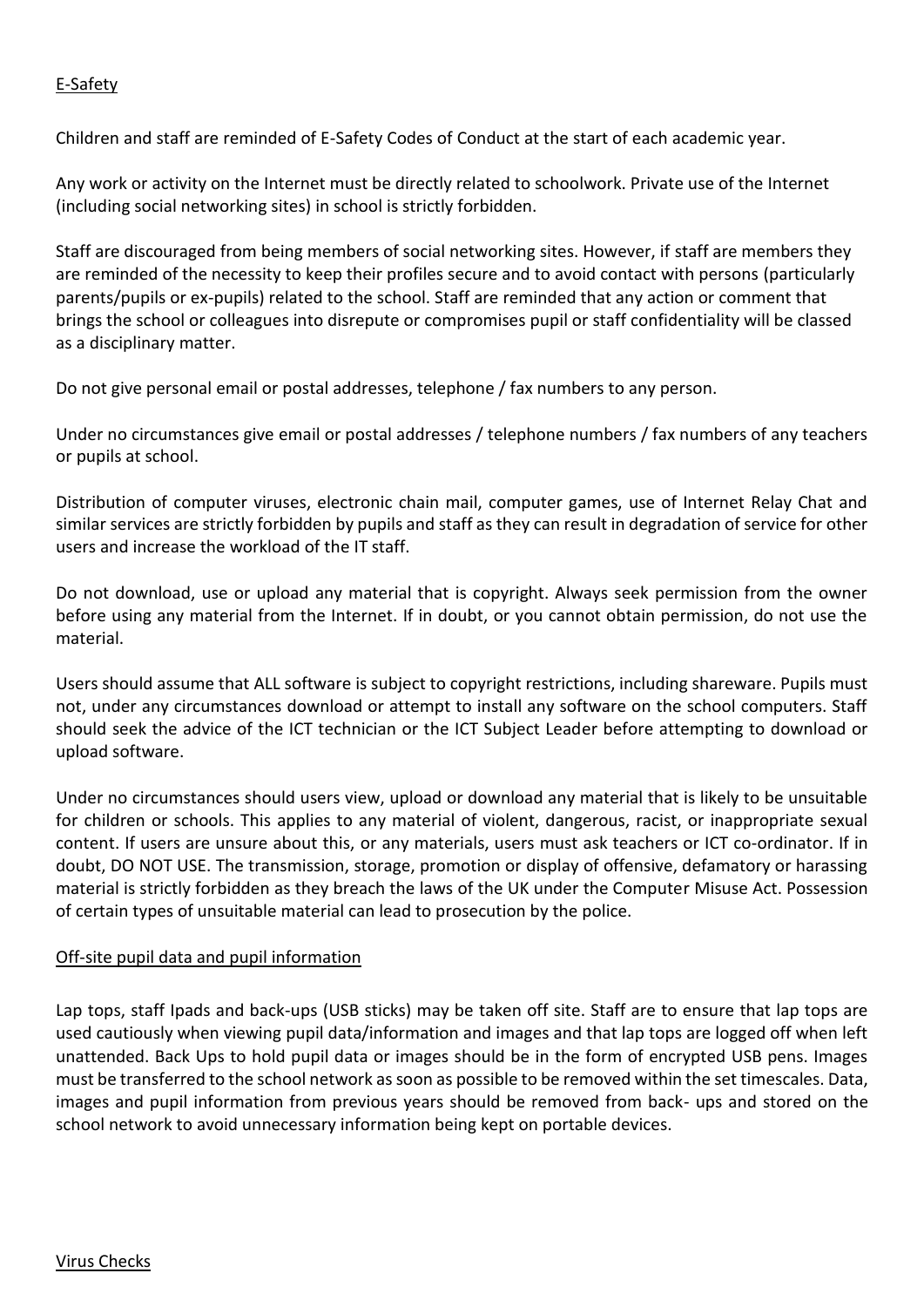All computers in school have anti virus software, although very new viruses will not be found. If you suspect a virus please report it to the ICT technician straight away and/or record in the ICT problem book if ICT Technician is not available.

### E-Mail Usage

Use of e-mail and communication by e-mail should be treated with the same degree of care you would take if you wrote a letter to the person that you are contacting by email. It cannot be regarded as purely private, only to be seen by the receiver. E-mail can be stored, forwarded and distributed to large numbers of people at the touch of a button. It is easy to forget that it is a permanent form of written communication and that material can be recovered even if seen to be deleted from the computer

When using e-mail, pupils and staff should:

· Not access personal emails in school using school equipment.

· Be aware that e-mail is not a secure form of communication and therefore pupils should not send ANY personal information.

- · Should not attach large files
- · Must not forward e-mail messages onto others unless the sender's permission is first obtained.

· Must not open e-mail attachments from unknown senders or from computers from which virus protection may not be current or activated

· Not send e-mail messages in the heat of the moment and avoid writing anything that may be construed as defamatory, discriminatory, derogatory, rude or offensive.

· This Guidance will apply to any inter-computer transaction, be it through web services, chat room, bulletin and news group or peer to peer sharing.

### Mobile Devices

Pupils are not permitted to bring mobile phones or devices in to school. Should there be a need for a child to bring their device in to school this should be turned off and handed to the School Office to look after during the school day and collected at 3.15pm.

Pupils may not make personal calls from a mobile phone during the school day.

Mobile phones may not be used to take pictures of pupils and staff (use class Ipads /cameras provided by the school)

Pupils should not send or receive email or text messages to/from their mobile device during the school day.

Any inappropriate use of mobile devices such as cyber-bullying must be reported to the Headteacher (see anti-bullying policy).

Staff should only use their mobile phones at appropriate times of the day only e.g. break times. During the school day their mobiles should be turned off or set to silent. Staff must not use personal mobile devices or cameras to take images of pupils or staff.

### Legal Requirements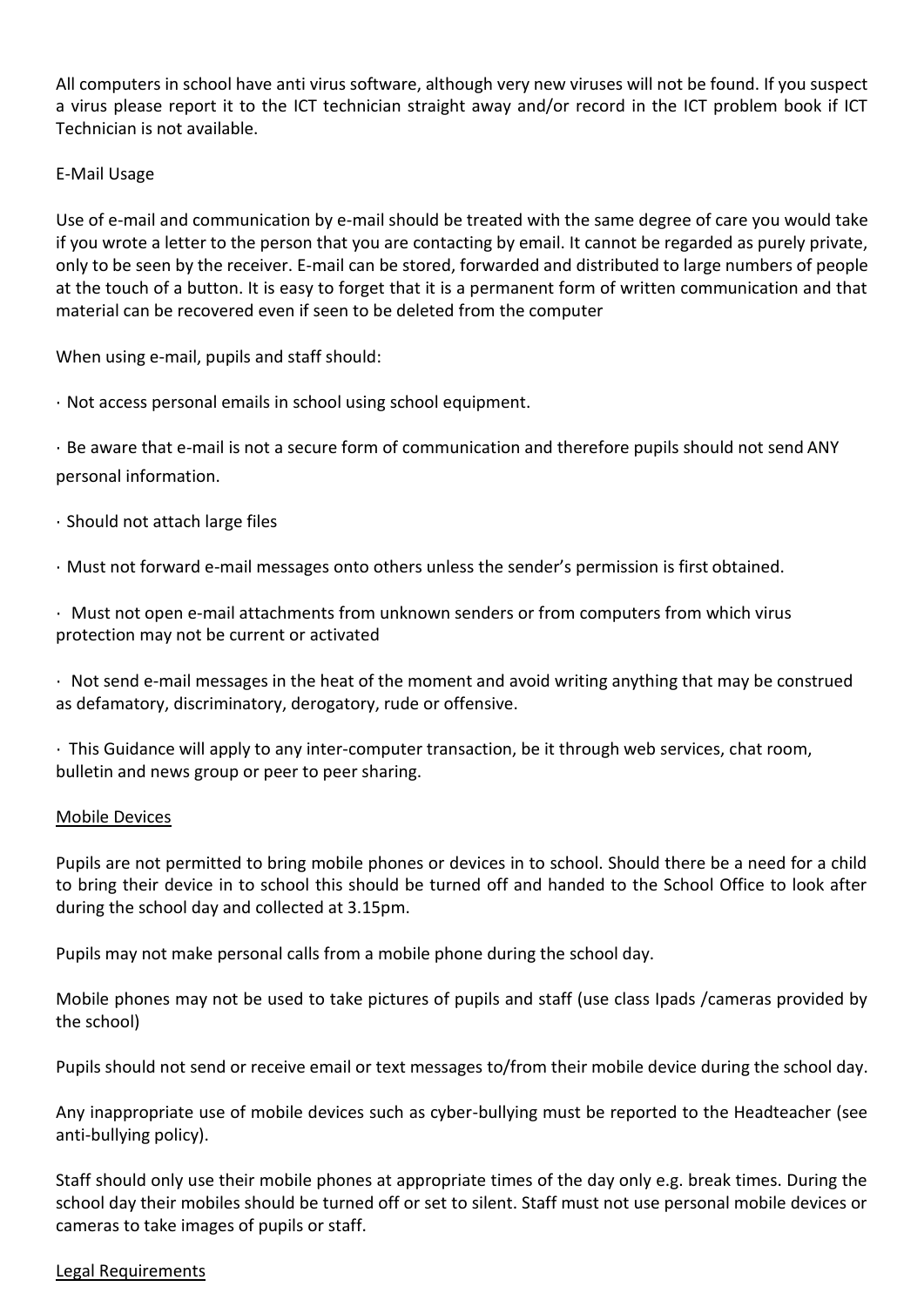Users must agree to comply with all software license agreements. Do not attempt to copy any software from, or by using school computers. If you have any requirements for using additional software for any reason, please contact the ICT technician to discuss the situation. Solutions are possible! Remember also that shareware is not freeware and must be licensed for continued use.

Computer facilities shall not be used to hold or process personal data except in accordance with the provisions of the Data Protection Act 1984. Any person wishing to use the facilities for such a purpose is required to inform the Headteacher in advance and comply with any restrictions that the school or the UK Data Protection Registrar may impose concerning the manner in which data may be held or processed.

Copyright Designs & Patents Act - Copyright is infringed if a person acquires an unauthorised copy of a computer program. Mere acquisition, without regard to the actual or intended use, constitutes an infringement of the author's copyright. "Acquisition" includes loading a copy of a programme into the random access memory, or other temporary storage device, of a computer, or onto any form of permanent data storage medium.

The high cost of commercially marketed software and the ease with which it can be copied make it tempting to copy software illegally. Agents for software developers are aggressively seeking to protect their rights under the law. Schools can be audited at anytime. Anyone found to have unauthorised copies of software will immediately be suspended from using the IT facilities. The matter will be investigated and the necessary action taken, the school will not accept any liability whatsoever.

"Hacking" is illegal under the Computer Misuse Act 1990. Regulations regarding unauthorised access or misuse of computing facilities are enforceable under the law, any person found attempting to or hacking the school network will be prosecuted.

Regulations regarding the transmission, storage or display of obscene material are enforceable by law under the Criminal Justice and Public Order Act 1984 which amends the Obscene Publications Act 1956, the Protection of Children Act 1978 and the Telecommunications Act 1984 to extend their provisions to transmission over a data communications network.

### **Sanctions**

If pupils break the rules as laid down by this policy they will lose temporary or permanent use of the school systems. Parents will be informed and if the law has been broken the police will be informed and the school will assist the police with any prosecution.

If staff break the rules as laid down by this policy they will lose temporary or permanent use of the school systems and will be subject to disciplinary proceedings. If the law has been broken the police will be informed and the school will assist the police with any prosecution.

### Pupils with Additional Learning Needs

The school strives to provide access to a broad and balanced curriculum for all learners and recognises the importance of tailoring activities to suit the educational needs of each pupil. Where a pupil has specific learning requirements, or poor social understanding, careful consideration is given to the planning and delivery of e-safety awareness sessions and internet access.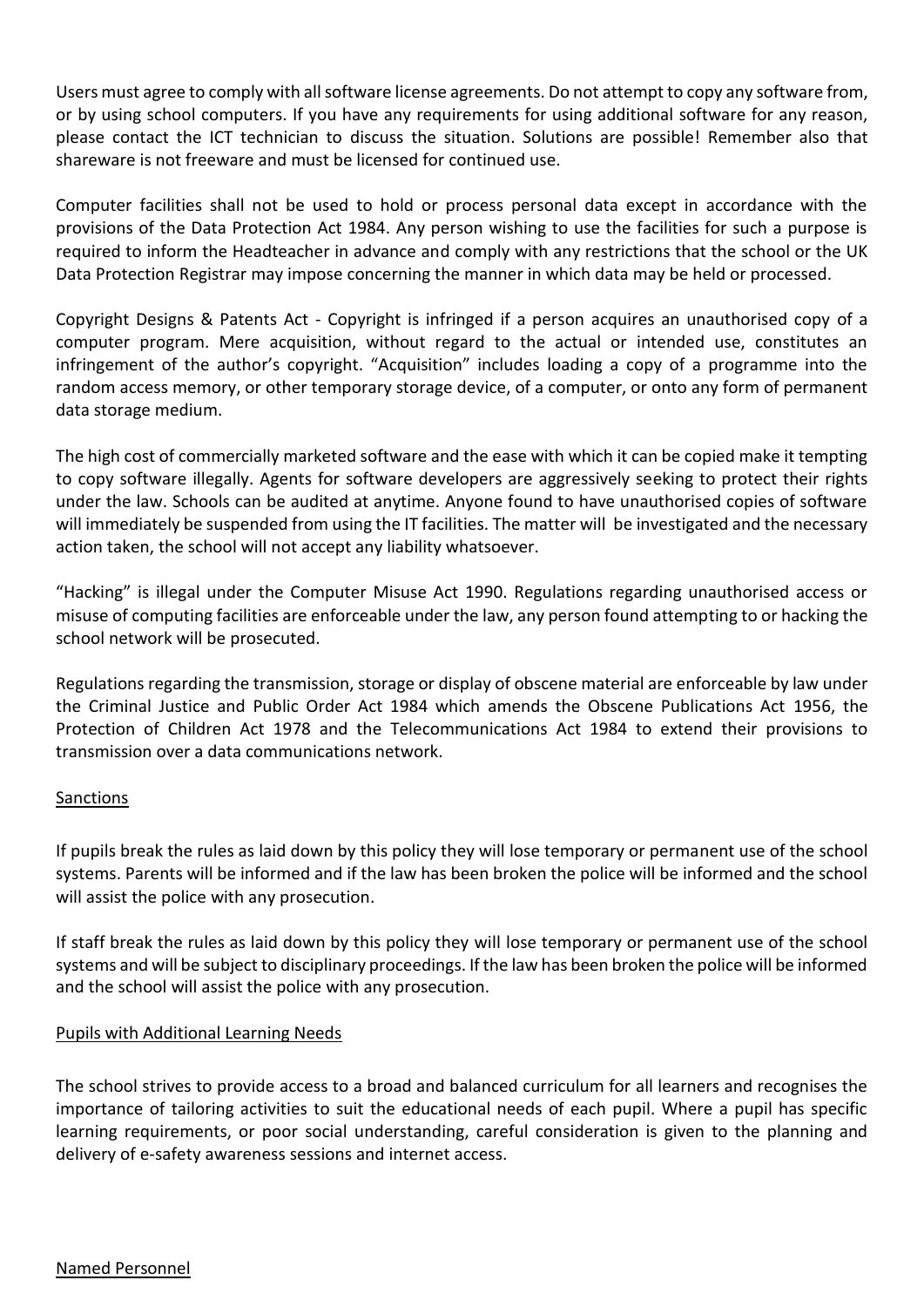The Person Responsible for E-Safety and Acceptable ICT Use is the Headteacher

Review – December 2015

| Approved by | (Chair of Governors) Date |
|-------------|---------------------------|
|-------------|---------------------------|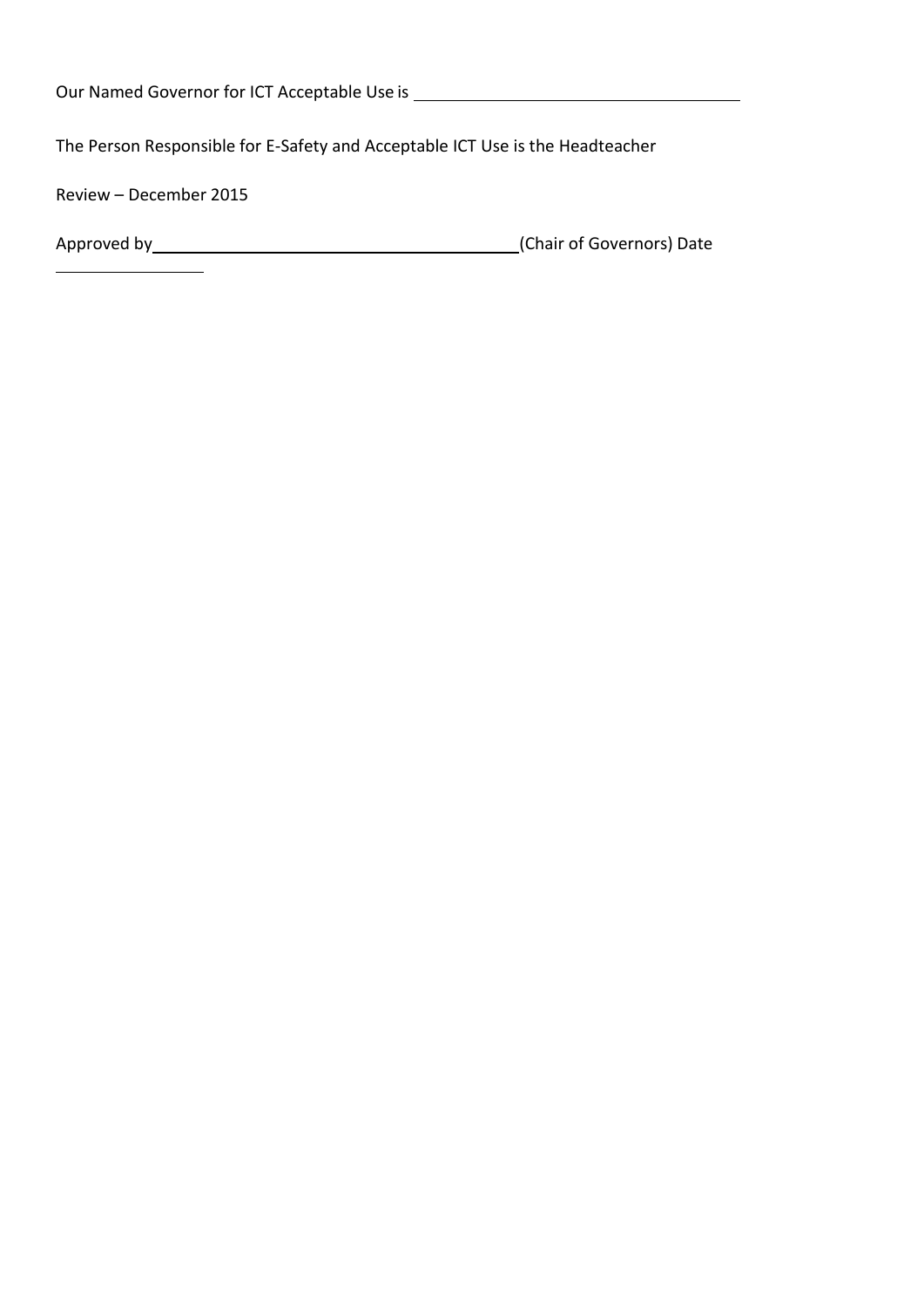# Acceptable Use Agreement for Staff and Governors

This agreement applies to all online use and to anything that may be downloaded or printed.

All adults within the school must be aware of their safeguarding responsibilities when using any online technologies, such as the internet, E-mail or social networking sites. They are asked to sign this Acceptable Use Agreement so that they provide an example to children and young people for the safe and responsible use of online technologies. This will educate, inform and protect adults so that they feel safeguarded from any potential allegations or inadvertent misuse themselves.

- I know that I must only use the school equipment in an appropriate manner and for professional uses.
- I understand that I need to obtain permission for children and young people before they can upload images (video or photographs) to the internet or send them via E-mail.
- I know that images should not be inappropriate or reveal any personal information of children and young people.
- I have read the procedures for incidents of misuse in the ICT Acceptable Use Policy so that I can deal with any problems that may arise, effectively.
- I will report accidental misuse.
- I will report any incidents of concern for a child or young person's safety to the Senior Designated Person in accordance with procedures listed in the Acceptable Use Policy.
- I know who my Senior Designated Person is.
- I know that I am putting myself at risk of misinterpretation and allegation should I contact children and young people via personal technologies, including my personal e-mail. I know I should use the school e- mail address and phones to contact parents and school equipment only when taking photos ofchildren.
- I know that I must not use the school system for personal use unless this has been agreed by the Headteacher.
- I know that I should complete virus checks on my laptop and memory stick or other devices so that I do not inadvertently transfer viruses, especially where I have downloaded resources.
- I will ensure that I follow the Data Protection Act 1998 and have checked I know what this involves, including password protecting memory sticks.
- I will ensure that I keep my password secure and not disclose any security information unless to appropriate personnel. If I feel someone inappropriate requests my password I will check with the Headteacher prior to sharing this information.
- I will adhere to copyright and intellectual property rights.
- I will only install hardware and software, including Apps, I have been given permission for by the Headteacher.
- I accept that the use of any technology designed to avoid or bypass the school filtering system is forbidden. I understand that intentional violation of this rule may result in disciplinary procedures being initiated.
- I have been shown a copy of the Acceptable Use Policy to refer to about all e-safety issues and procedures that I should follow. A copy can be found on the school website.

 $\overline{E}$ 

I have read, understood and agree with these Agreement as I know that by following them I have a better understanding of e-Safety and my responsibilities to safeguard children and young people when using online technologies.